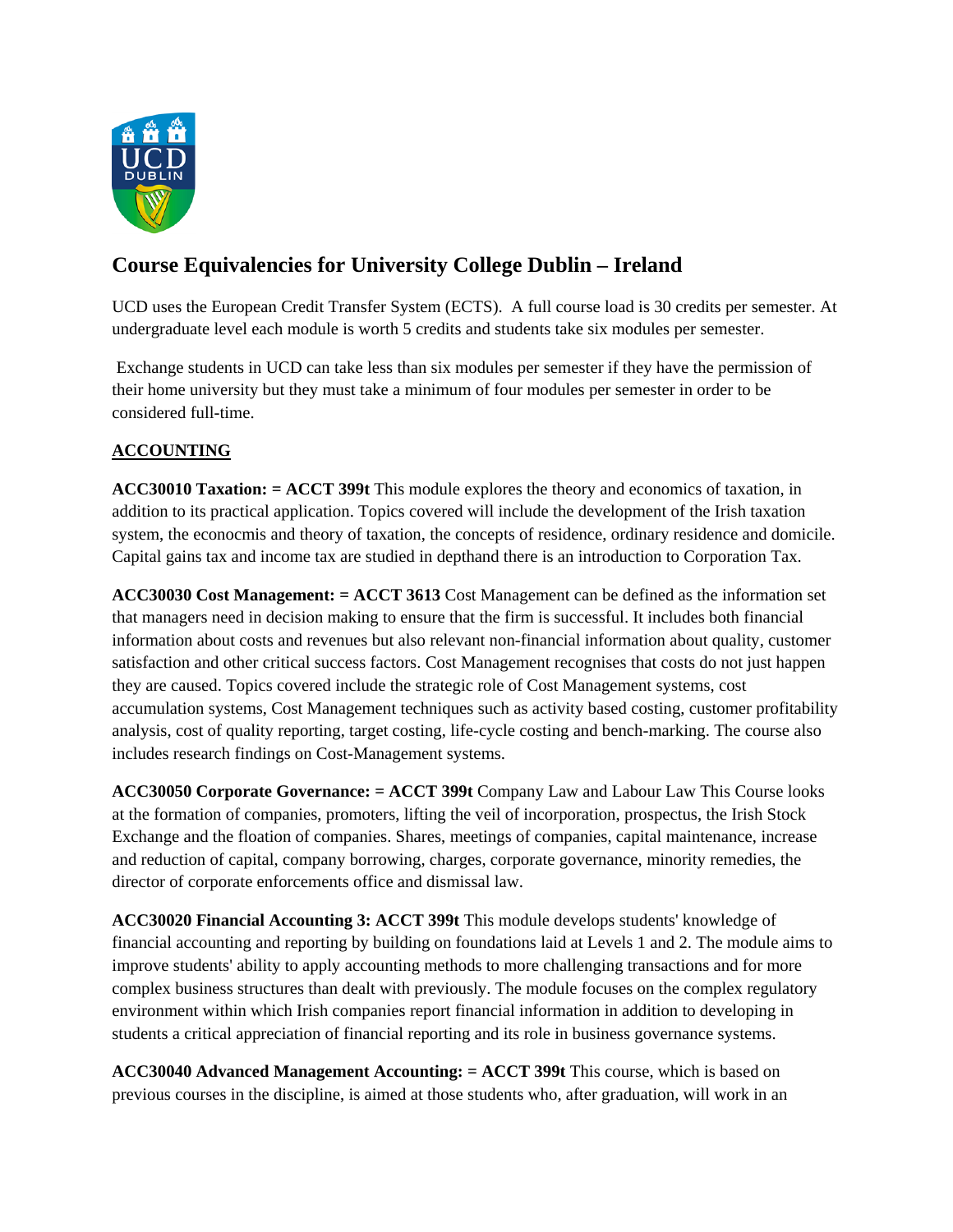organisation that relies heavily on management accounting information for planning, evaluation and control purposes.

**ACC30060 Financial Statement Analysis: ACCT 399t** This course examines the use of financial statement information to construct equity valuation models. Upon completion of this course, participants will have a firm understanding of the uses and limitations of financial statement information. A particular emphasis will be placed upon contemporary concerns with multiple entities and complex allocations of property rights. These concerns include revenue recognition, off balance sheet finance, special purpose entities, pension accounting and financial instruments.

**ACC30070 Taxation II: = ACCT 399t** This module will explore the theory of taxation and its practical application. The topics covered will include review of the Irish Taxation system, Corporation Tax, Value Added Tax and Capital Acquisition Tax. The course will also include aspects of tax planning, tax case law and consideration of Ethics in Taxation in modern day Ireland.

# **MANAGEMENT**

**BMGT30200 Strategy Formulation & Implementation: = MGMT 399t** Strategy addresses the central issues faced by managers when attempting to secure the long run viability of the organisation. The primary focus of the module is on identifying and analysing the sources of profitability available to the firm and on developing potential strategies around these elements. We will particularly examine the frameworks and concepts drawn on by managers when they make decisions concerning the scope, direction and competitive position of their organisations. The course focuses on four major themes: the internal/external analysis of the firm, business-level strategy, strategy under idiosyncratic industrial conditions and corporate strategy.

**BMGT30060 International Business: = MGMT 4583** This course provides an introduction to international business, the main policy and institutional frameworks influencing the emerging global economy, and the effect on international trade and investment. Specifically, it will examine the reasons why international business has become so important, and the critical factors an enterprise may encounter in international business that may not be present, or not be so critical, in a wholly domestic business environment.

**BMGT30100 Leadership and Change Management: = MGMT 4253** This course is designed to introduce participants to the theories, issues and practices of managing change in contemporary public and private sector organisations. Change comes from a variety of sources in the environment and it affects all types of organisations, whether they are business or voluntary organisations, public or private sector. The forces for change continue to grow and the pace of change is accelerating at an ever increasing rate. Organisations need to develop the skills, structures and technologies to manage complex technical and social systems and to develop flexibility and adaptability in the face of an increasingly unpredictable environment.

**BMGT30130 Globalisation: = MGMT 399t** The term globalisation has been used to describe a series of economic, geographical, social, and cultural processes that involve greater integration and homogeneity at an international level. As a business module, the focus of this course relates specifically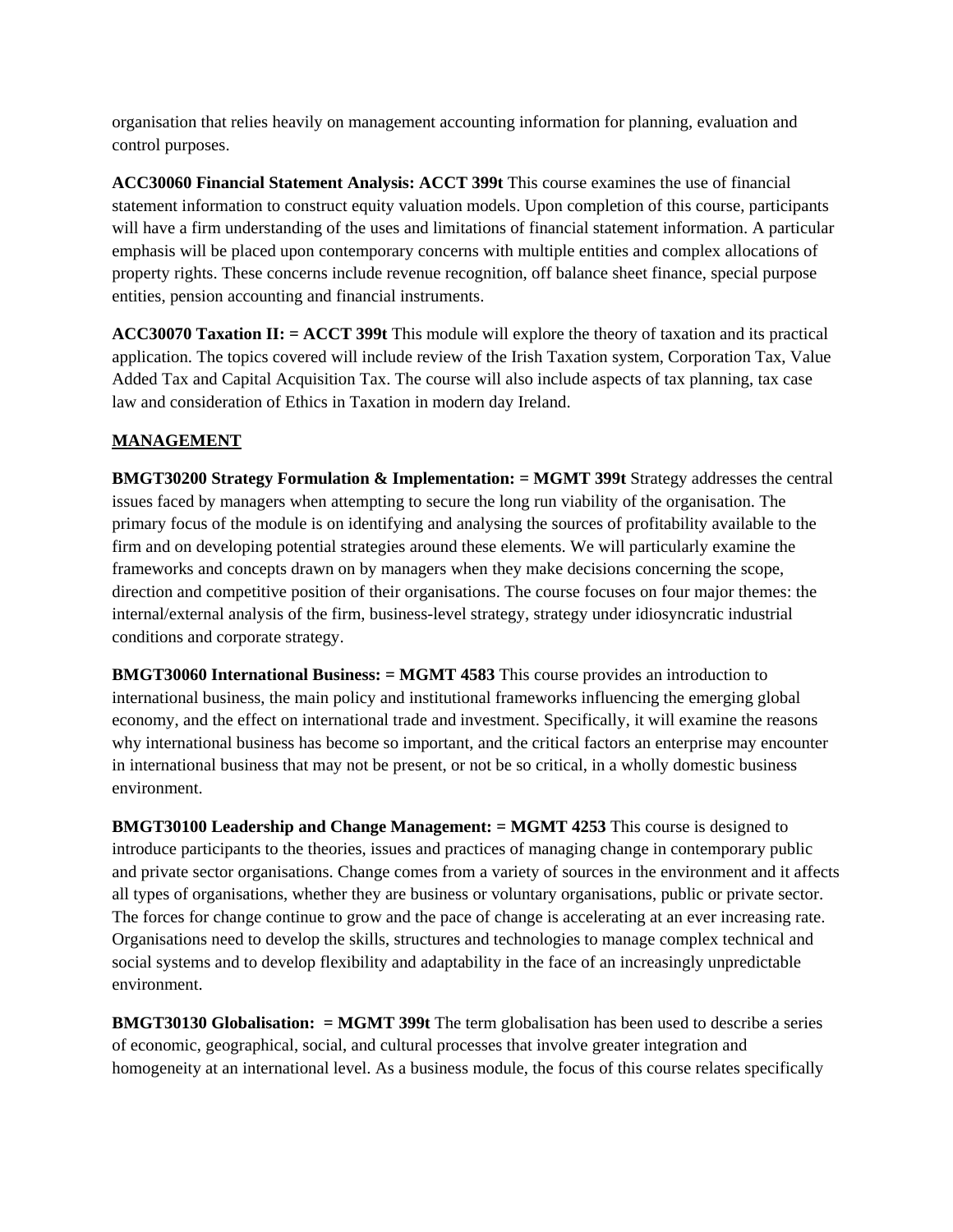to the economic and geographical characteristics of globalisation and, at a practical level, its implications for business.

**BMGT30240 Knowledge Management and Innovation: = MGMT 399t** This module explores the nature and management of knowledge within contemporary organisations. In recent years there has been increasing recognition that a firm's main long-term source of competitive advantage lies in the careful management of its knowledge base. Firms are increasingly occupied by the need to understand, analyse, measure, and manage their intellectual assets, turning corporate wisdom into market value. This module takes a strategic perspective and explores the complexities surrounding the management of a firm's knowledge pool in the creation of competitive advantage. It is argued that in modern, knowledge based societies, possession of physical assets is rarely a source of sustainable competitive advantage. However, the control of intellectual assets, while crucially important, represents an area of high complexity, uncertainty and conflict. The module will critically explore a range of philosophical, strategic and behavioural issues associated with the development, acquisition, sharing, exploitation and protection of knowledge within and across organisations.

**BMGT30090 Entrepreneurial Management: = MGMT 3933** This course will examine and discuss the processes and the issues involved in new venture creation. The course is based on the premise that there is a very identifiable process involved in setting up a new business, that it is possible to think your way through the process, to manage the process in a active way and to learn first hand about setting up and running a new venture by comleting an defensible business plan.The course will help you to explore your own entrepreneurial abilities and will encourage this entrepreneurial behaviour in your business career. This behaviour may reflect action in the role of independent or corporate entrepreneurship, the repositioning of a family firm or, working as a support agent in a bank or public agency promoting enterprise.

**BMGT30110 Business Excellence: = MGMT 399t** This module examines the various continuous improvement and business excellence initiatives undertaken by organisations in the context of the necessity to participate in open, dynamic, competitive and changing market environments. Continual improvement and the pursuit of excellent performance is now an organisational priority to ensure organisations survive and prosper in their own particular market environment. Topics covered include the development of management system standards, continuous improvement initiatives, business excellence models, six-sigma quality, using statistical tools to improve processes and the analysis of specific contributions made by innovative and dedicated contributors to the field of business excellence.

**HRM30010 Human Resource Management Techniques: = MGMT 399t** Human resource management is concerned with the effective management of people. There is however no one `best' way to manage an organisation's human resources and this course aims to examine the tensions and ambiguities commonly associated with HRM. Each of the core HR policy areas will be explored and students will be encouraged to critically assess recent trends and developments in HRM.

**HRM30020 European IR and HRM: = MGMT 399t** How is globalization and the European Union (EU) impacting on employment relations? Which are the most appropriate theories for explaining such impacts? What is the context for human resource management and industrial relations in other countries? What can we learn from the experiences of other countries? Which are the major issues in employment relations in Europe by comparison to the USA? In this module, Roland Erne, a leading scholar in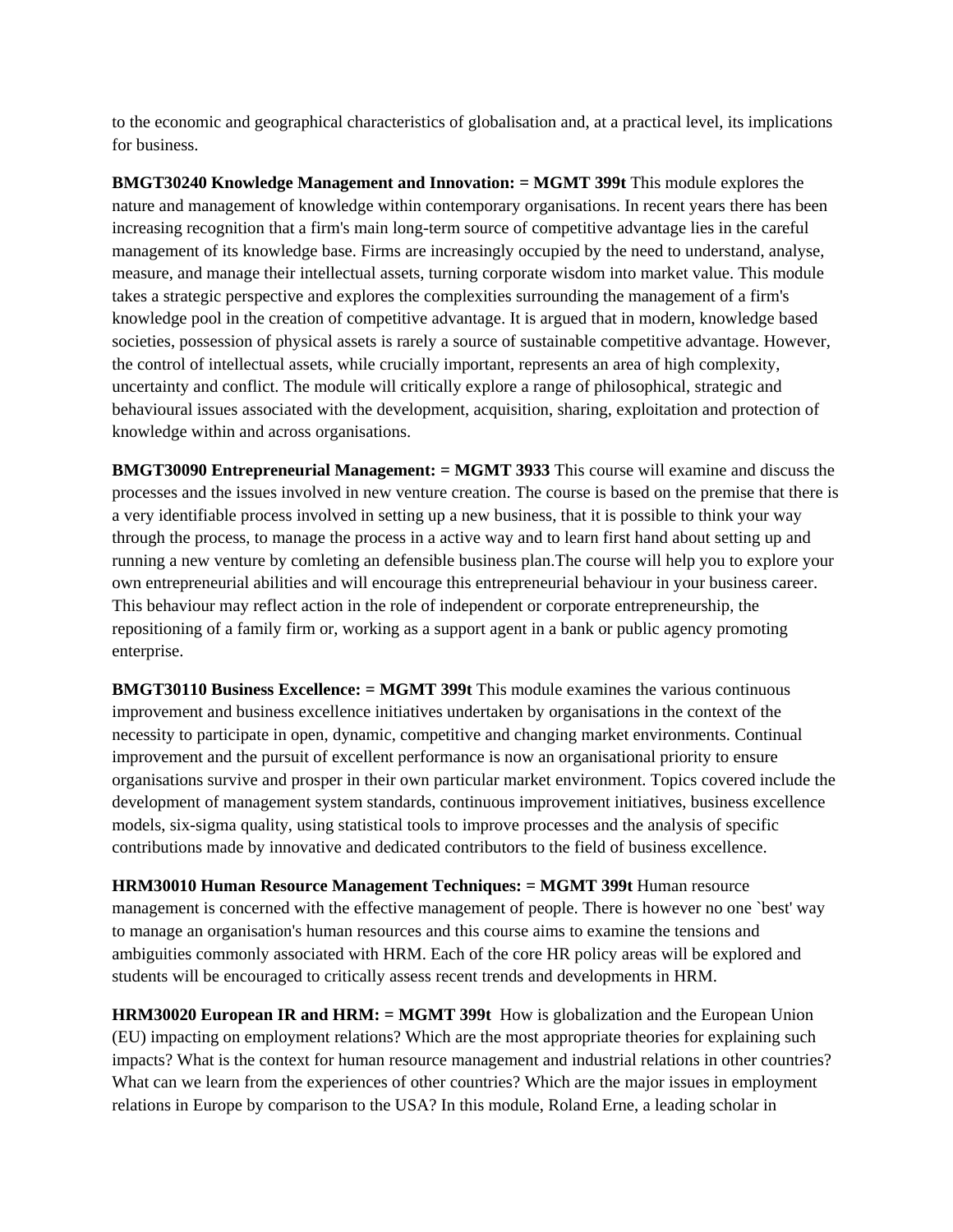international and comparative employment relations, provides you with an introduction in European industrial relations and human resource management. The module is essential for students in international business, European law, industrial relations and human resource management. Moreover, students with an interest in European politics, sociology, and social justice will find the course also very inspiring. This module also includes a voluntary 3-day study trip to the EU capital Brussels. At this occasion students will get direct access to actors that shape the emerging multi-level European employment relations system, such as European employers and trade union federations, and the most important EU institutions (Commission, Parliament and Council). The trip will take place between Sunday 9 and Tuesday 11 October and will cost approximatelly 320 Euro (travel, accomodation, and programme costs).

**HRM30070 Multinationals in the Global Economy: = MGMT 399t** Managing People This module examines critical areas of human resource management in multinational corporations. Students will attend classes on core topics. They will also complete individual and team-based projects assignments in the Irish subsidiaries of multinationals, focused around a number of major themes. These include, globalization, multinationals and the Irish economy; strategy, structure and HRM in multinationals, pay and performance and employee voice and work organization

**HRM30080 The Future of Work: = MGMT 399t** Few subjects could be judged more vital than the prospects for work and employment. Will there be sufficient job opportunities to support the aspirations of future generations? Will workplaces in the future assume a radically different character? Are we witnessing a re-drawing of established divisions of paid and unpaid work? Commentators typically assert that the forces of globalisation and technology are challenging current patterns of working. At the extremes, pessimists conjure a haunting spectre of unemployment, insecurity and widening social divisions, while optimists claim that the emerging new knowledge economy will liberate employees from the dull and degrading jobs that stifled many working lives in the past.

**HRM30050 Negotiation and Conflict Resolution: = MGMT 399t** Negotiating skill is essential to managerial success, and critical in face-to-face business dealings with people sometimes representing opposing interests such as, representatives of other companies (or other departments in the same company), and union representatives. This course deals with negotiation in management-union settings, and focuses on the development of analytical and critical judgment skills as a foundation for sound negotiation practice.

**HRM30060 Gender Equality and Diversity in Employment: = MGMT 399t** The module is designed to equip students with some understanding of the dynamics of employee diversity and issues of equality in employment with a key focus on gender relations.Topics covered include theories of inequality in employment, debates and perspectives on approaches to equality and diversity, and remedies for inequality including legal and organisational initiatives.

# **ECONOMICS**

**ECON30110 Microeconomics II: ECON 3033** This is an advanced microeconomics course that analyses the problems of firm behavior and market interactions using calculus. It exends the analysis of microeconomic topics covered in the Microeconomics I, by delving further into market structures and economic efficiency. A reasonable level of mathematical background is assumed.Lecture topics include 1.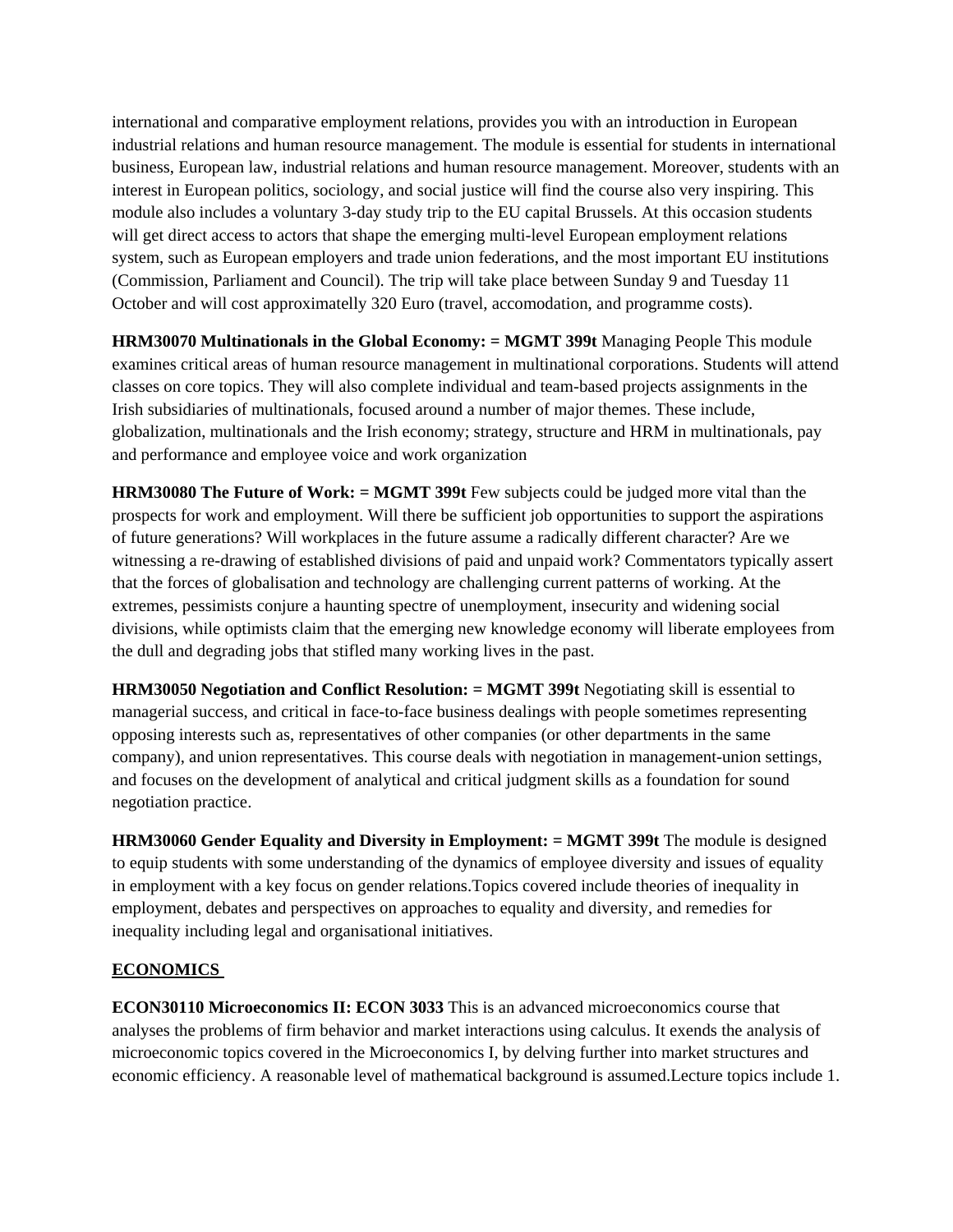Market Structures (Monopoly, Monopsony, Oligopoly), 2. General equilibrium 3.Choice under uncertainty 4. Externalities and Public Goods 5. Game Theory

**ECON30130 Applied Econometrics I: = ECON 4743** This course builds on a basic understanding of probability and statistics to introduce the topic of econometrics. Topics covered in the course will include: regression analysis; hypothesis testing; econometric modeling; heteroscedasticty; autocorrelation etc.

**ECON30150 International Monetary Economics: = ECON 4643** This course will focus largely on how monetary policy is conducted by the world's major central banks and how it affects financial markets and the economy. The course has three parts. The first part provides an introduction to monetary policy, discussing banks and the financial system, how central banks influence the money supply and interest rates, how they affect financial markets and the economy, and what monetary policy can and can't achieve. The second part focuses on monetary policy in practice, covering recent developments in central banking around the world and taking a close look at the Fed and the ECB. Topical issues such as the global banking crisis, bank regulation, and current monetary policy actions, are discussed throughout the course.

**ECON30180 Industrial Economics: = ECON 399t** This module focuses at strategic decision making by firms. It may be divided in two parts.In a first part we examine the outcome, in price and quantity, different market structures reach. We consider perfect competition, monopoly, monopolistic competition and finally oligopoly.The second part looks at more advanced strategic decisions such as strategic pricing to deter entry, entry deterrence by other means that prices, collusion, price discrimination, product differentiation, investment in research and development, advertising. Each of these topics is analyzed using game theoretical frameworks. The approach is more analytical than descriptive

**ECON30120 Macroeconomics II: = ECON 3133** This module will focus on a range of different topics in macroeconomics. The material will be drawn from a range of possible topics include theoretical modelling of long-run economic growth, evidence on cross-country growth patterns, expectations management in monetary policy, macroeconomic policy with a binding zero bound on interest rates, the role of the banking sector in the monetary transmission mechanism, and exchange rate regimes.

**ECON30160 International Trade Economics: = ECON 4633** The course looks at international trade theory and policy. It will focus on four questions: (i) Why do countries trade?, (ii) What do countries trade?, (iii) Who gains from trade? (iv) How and why do governments intervene in trade? These questions are addressed by examining a few simple trade models.

**ECON30190 Economics of Public Policy: = ECON 3333** This module is designed to acquaint students with key issues in public economics: the role of the public sector in a modern economy, the scope and justification of its intervention. positive analysis of government behaviour, welfare economics and public finance. It covers both theoretical contributions (second best theories, voting models, welfare grounds of inequality and poverty measures, theories of optimal income and commodity taxation) and empirical work (tax-benefit microsimulation models as a tool to analyse redistribution; empirical analyses of the effect of taxes on behaviours; applications of optimal taxation models to analyse actual tax systems).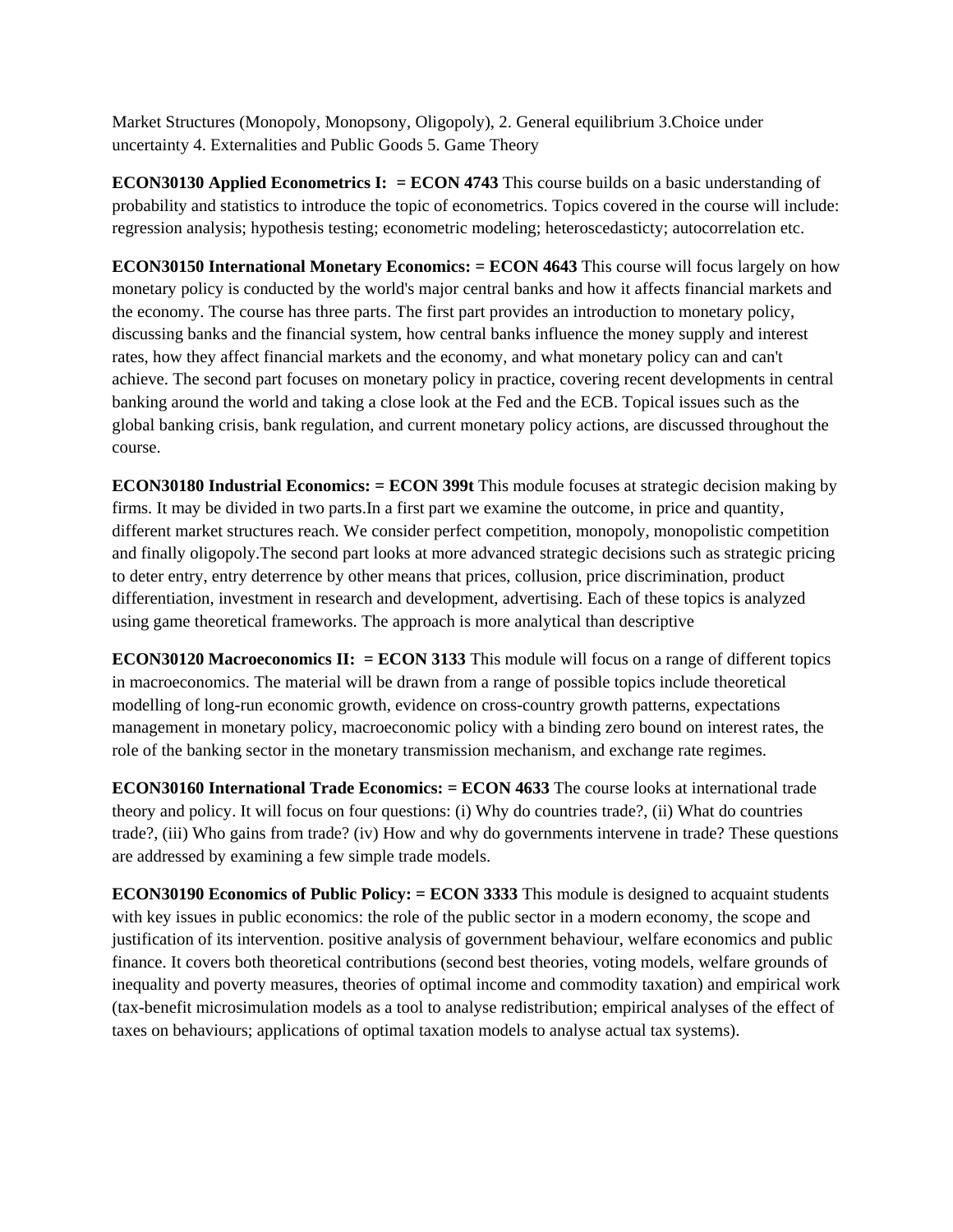#### **FINANCE**

**FIN30030 International Financial Management: = FINN 3703** As the international company becomes the norm rather than the exception, the need to internationalise the tools of financial analysis is critical. In this module we examine the global financial environment, exchange rate systems and their determination, and international sources of finance for firms. This module also encompasses global risk management; we learn the tools and skills necessary to analyse, advise and recommend on the best approaches to managing exchange risks.

**FIN30060 Insurance Regulation: = FINN 399t** This module aims to provide students with an evidenced-based understanding of:-A rigorous presentation of the main components of insurnace regulation in Ireland.-The Insurance Industry, with particular refernce to the EU, including Ireland.-The importance of regulation in relation to Financial Stability and Consumer Protection.-The main forms of statutory and non-statutory regulation as it applies to insurance.-The main regulatory issues impacting on the Industry, including Solvency II.-Insights into the manner in which the global financial crisis has impacted on insurance regulation and compliance.

**FIN30170 Advanced Corporate Finance: = FINN 3603** In this subject we build on the corporate finance content of 20010 Principles of Finance (or a similar introductory finance course). We cover the theory, practice and evidence on corporate investment and financing decisions: capital budgeting, capital structure, cost of capital, raising finance, dividend policy, agency issues, corporate control and governance.

**FIN30080 Financial Institution Management: = FINN 3053** This module aims to provide students with an insight into the Management systems and strategic objectives which facilitate the operation of Financial Organisations, and the markets in which they operate.This includes a theoretically informed understanding of the nature of Financial Intermediation, as well as a practical grounding in key dimensions in the practical operation of financial institutions, these include, for example, the risks nature of banking risks, Asset and Liability Management, as well as regulation and the performance and Valuation of financial institutions.A feature of the module is guest presentations by specialist practitioners.

**FIN30090 Treasury and Risk Management: = FINN 3623** This module provides an introduction to financial risk management. The course begins an analysis of futures and forward markets, pricing and hedging. The other risk management instruments we examine are cross-currency forwards, options, swaps, cross-currency swaps, interest rate derivatives and credit derivatives. The final section of the course focuses on use of the use of risk measurement and management techniques such as VaR (value at risk).

**FIN30100 Investment and Portfolio Management: = FINN 3063** This course will provide a review of modern portfolio theory and investment analysis. The course begins with an overview of financial markets and instruments. In the first part of the course we examine portfolio theory - the principles of risk and return, and portfolio diversification. We then examine the valuation of equity and fixed income instruments, and the fundamentals of foreign exchange. Finally we apply the theory to practice, learning about active portfolio management and performance evaluation.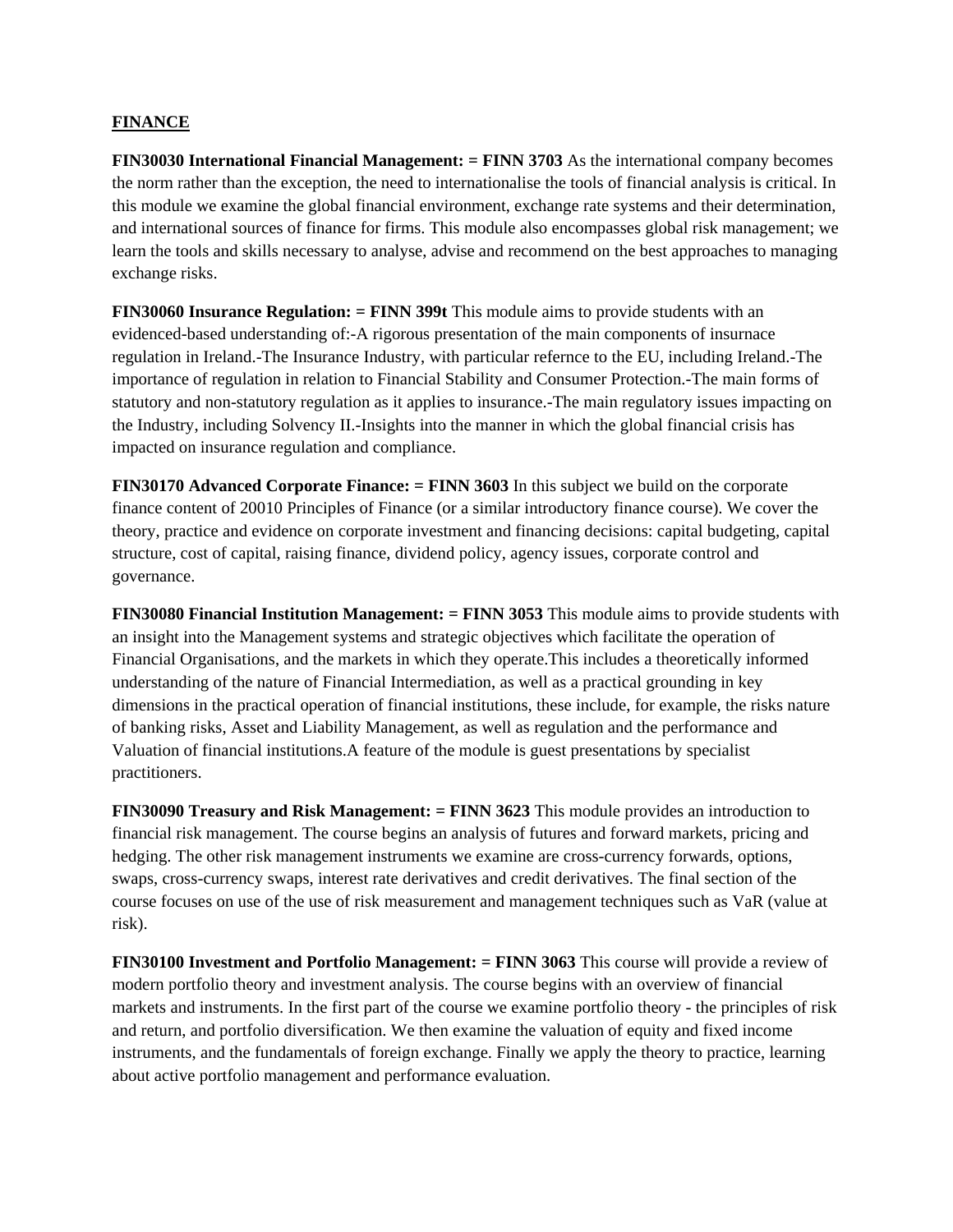**FIN30190 Behavioural Finance: = FINN 399t** Behavioural Finance applies the theoretical and experimental methodologies and results of the cognitive sciences to questions concerning the ways in which individuals actually make financial decisions, in contrast to the traditional idealized economic models of choice behaviour. It also considers the impact of various individual psychological phenomena on aggregate market behaviour, addressing issues such as market efficiency and financial crises.

**FIN30200 Econometrics of Financial Mark: = FINN 399t** This course aims to provide student with a comprehensive understanding of the econometric methods used in financial economics. It explains the nature of time series econometrics and demonstrates its applications in business, economics and finance. We concentrate on the latest econometric tools used in analysing economic and financial time series data. Specifically we focus on issues such as: Stationarity, Cointegration and Error Correction Models, time varying volatility models and high frequency data analysis . The course material is closely integrated with the applications of the computer software RATS (windows version).

# **INFORMATION SYSTEMS**

**MIS20030 Business Information Systems: = ISYS 2263** The primary aim of the course is to give students knowledge of how information systems can be used to advantage in modern organizations and to equip them for management responsibility for information systems. Learning about different types of information systems, such as knowledge management and e-commerce systems, allows students to see the possibilities these different systems offer and the potential benefits they can give firms. The course also shows general methods for enabling systems to be developed and implemented successfully as well as methods that apply more specifically to particular types of systems.

**MIS30010 Decision Analytics: = ISYS 399t** Much of business decision-making has a common base, for example dealing with risk or identifying optimal levels of service to provide. The underlying models do not change although they are presented in very different forms as one moves from production management to marketing of services. Decision Analytics helps to develop an appreciation of these common structures. This becomes most helpful later in one's career as one moves into general management when it becomes important to have an ability to get a quick understanding of the dynamics of many different and apparently unstructured situations.

**MIS30020 E-Business Solutions: = ISYS 399t** This course aims to develop understanding of the technologies used in e-business and their application for commercial benefit. This entails description and application of the following topics:- computer networks and the Internet- e-commerce business principlesweb site design good practice- the architecture of e-commerce applications- design and implementation issues.

**MIS30040 Analytics Modelling: = ISYS 4293** In recent years, especially with the advent of highperformance computing, analytical and mathematical approaches have become increasingly important in addressing business, engineering and other problems; notably decision problems where a decision must be made subject to constraints such as limitations on resources; or data analytics problems where we seek useful information in a large dataset. This course introduces the concept of Mathematical and Analytics Modelling in Decision Problems, and surveys some of the major mathematical models used in such approaches. It concentrates on the versatile Linear Programming model (LP) and its relatives, and on network models, which apply when we are given several distinct points (such as cities) and links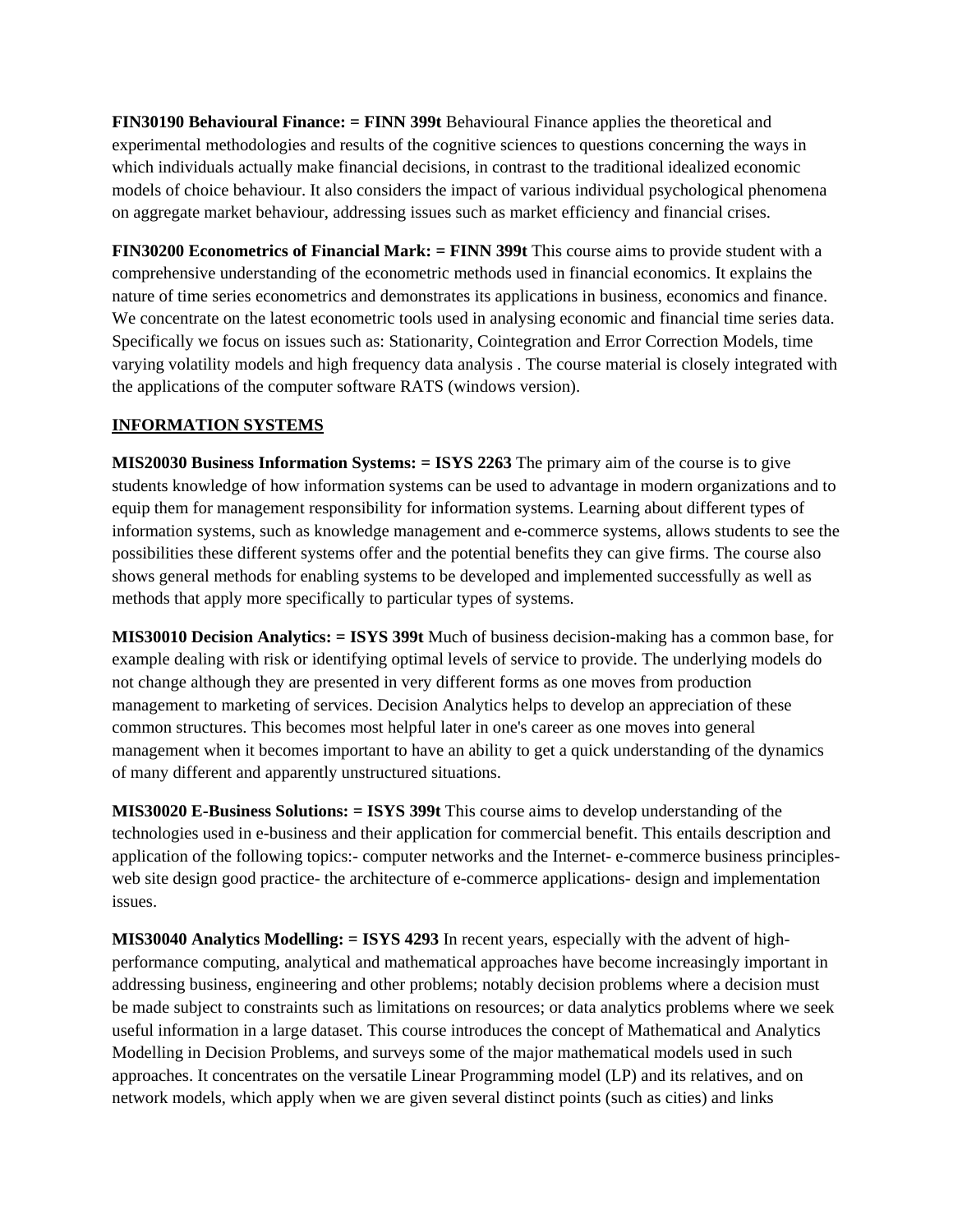connecting them (such as a road network). We will apply network models to Social Network Analysis, as an example of Analytics in action.

**MIS30070 ICT & Organisational Innovation: = ISYS 399t** Despite a widespread acceptance that modern information and communication technologies (ICT) have transformed contemporary social and organisational life, popular understandings of the nature of such transformations, the role played by ICT in them, and their social and economic implications are not well developed. This course attempts to address this problem by exploring the relationship between ICT and organisational innovation, with a view to better understanding a range of important contemporary social and management issues. In so doing, it will draw on bodies of social and organisation theory to develop some insightful perspectives on the manner in which ICT mediates, and contributes to the transformation of, key features of social and organisational life. In particular, technology will be viewed as something that is socially constructed and embedded, and not objective or deterministic in its effects. Topics covered may include: knowledge and its organisation/ management; emergent modes of distributed collaborative work and production; and implications for surveillance, privacy and management control in information intensive environments. Armed with a more sophisticated understanding of such issues, the student will be better equipped for the challenges of managing in the contemporary world.

# **MARKETING**

**MKT20010 Marketing: = MKTG 3433** The purpose of marketing is to create long-term and mutually beneficial relationships between an organisation and the public it serves. These relationships normally refer to commercial transactions but basic marketing principles apply equally to other fields such as the state sector, voluntary sectors and even politics. The essence of successful marketing is to combine a detailed understanding of market needs and dynamics with appropriate product/service offerings and effective communication programmes.

**MKT30040 Consumer & Buyer Behaviour: = MKTG 3553** This module aims to provide students with insight into the factors and processes that lead to purchase and consumption decisions. Build around the decision making process the course examines both micro and macro factors that affects consumers including such areas as perception, learning and memory, attitiudes, groups, social class and culture. Drawing on a variety of disciplines, such as psychology and sociology, a strong foundation is laid to acquaint students with the principles that they will require to make informed decisions as a marketing professional in the area of consumer behaviour.

**MKT30050 Marketing Research: = MKTG 3633** Market research provides management with the information needed to identify and solve marketing problems. The overall objective of the course is to provide students with a fundamental understanding of the field of market reseasrch. This course is designed to introduce students to, and provide them with an overview of, the central concepts of market research, the methods of conducting market research and how to use research to solve the problems faced by marketing and business managers.

**MKT30060 Strategic Market Management: = MKTG 4853** This module considers how companies plan and execute marketing strategies to meet the current and future needs of all their various stakeholders. It starts from an analysis of industry and market contexts which provide the opportunities and constraints within which companies have to develop their corporate, business and marketing